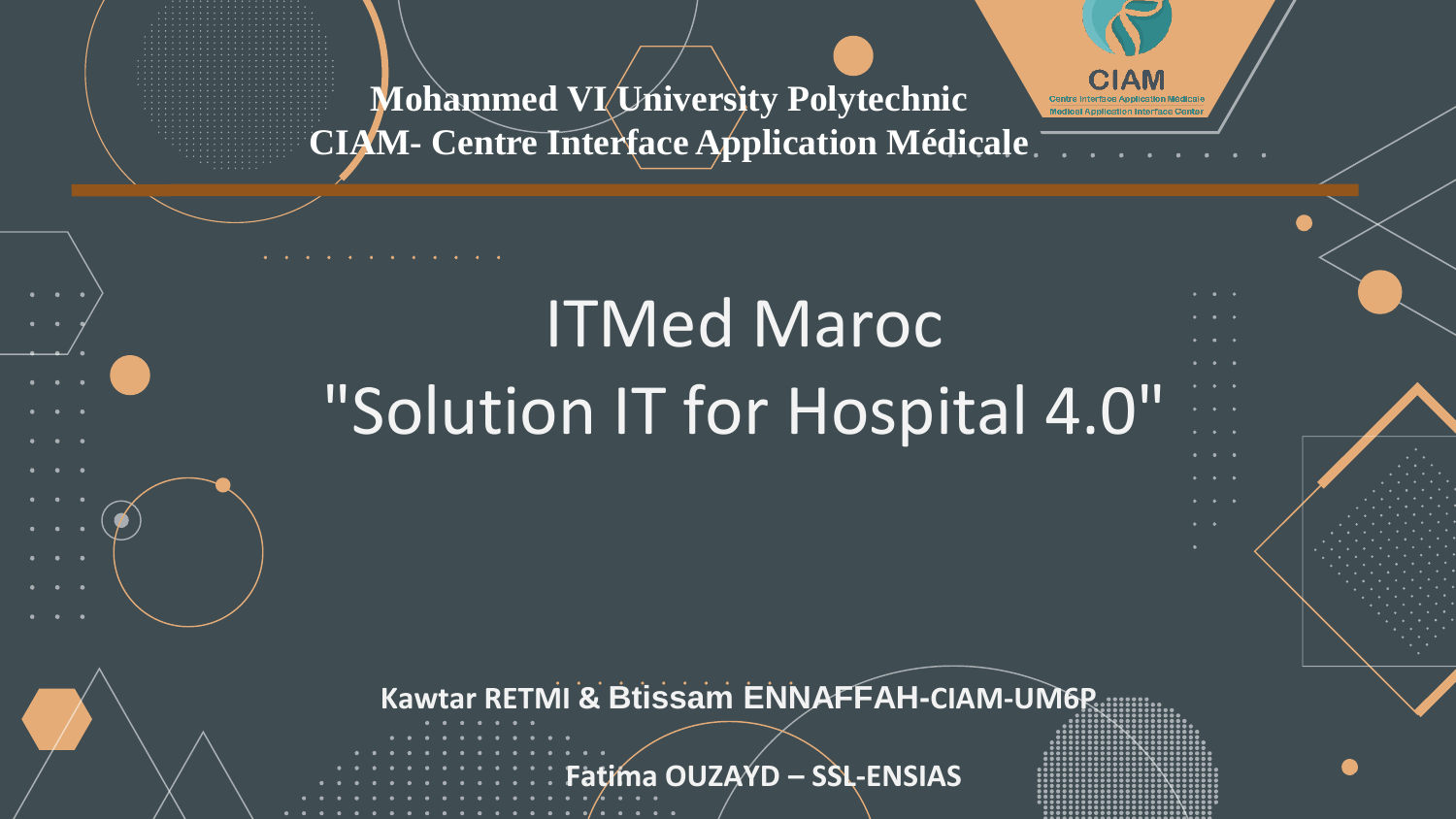



### **Problem**

*1-Foods Waste and the use of paper (COVID 19) problem*



*2-Physiological and bacterial contamination problems*

**3-Lack of visibility of internal circulation of logistics flows**

*4-Communication problems between professionals on the care of a patient*

*In Morocco, the majority of public or private hospitals use non integrative software that don't contain the solution for physiological or bacterial safety.*



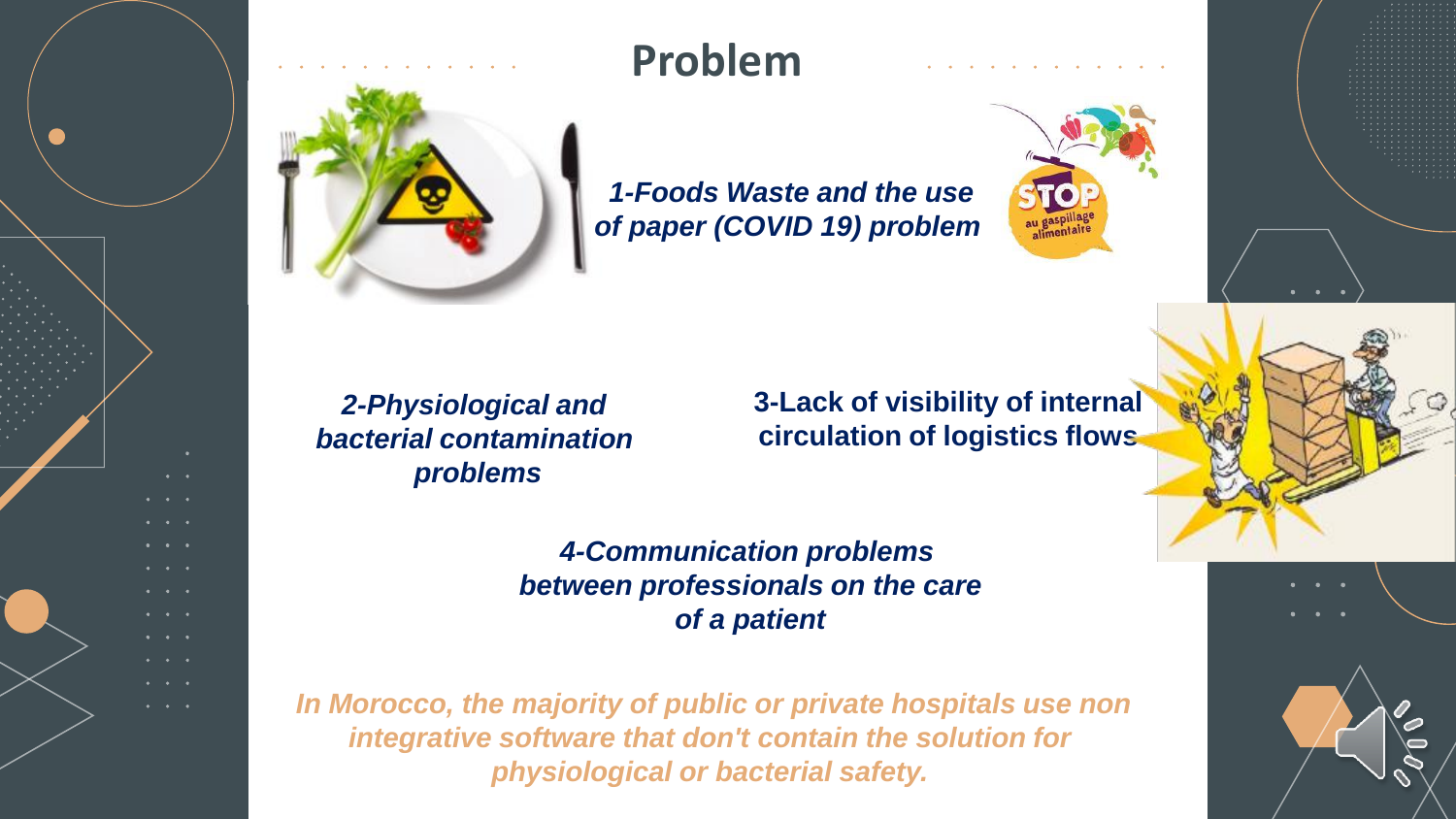

#### **Solution**

- **Transform the hospital kitchen by designing and developing a logistics information system to automate the process;**
- **Monitor the flow and secure patient care while respecting hygiene rules;**
- **Save money and environment**

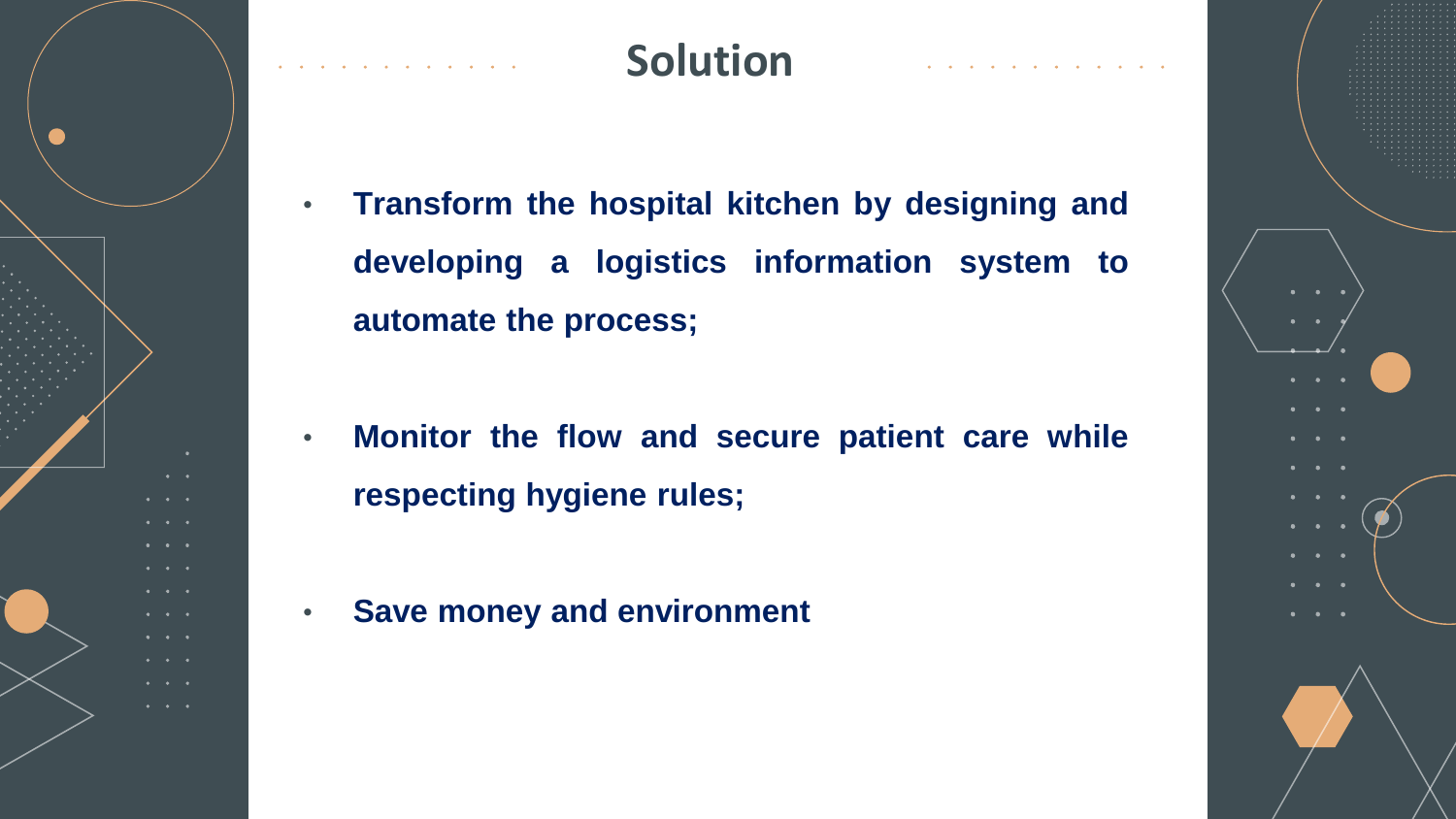

# **Solution**

• Our company ITMED MAROC will have already the first version of our application **CUISTECH** in one year at the end of 2020.

#### ● **It provides the following values to our Customers:**

---------<br>system E-Tracking of hospital catering flows (food,cold chain, orders, logistics indicators,etc..) in real timewith computer and robotic

Monitor the flow and secure patient care while respecting hygiene rules

Optimization of logistics expenses by mastering hospital catering process

> Reduction of the risk of infectious contamination by integrating hygienic standards (Biological and physiological)

Transform the hospital Kitchen by designing and developing a logistics information system to automate the process

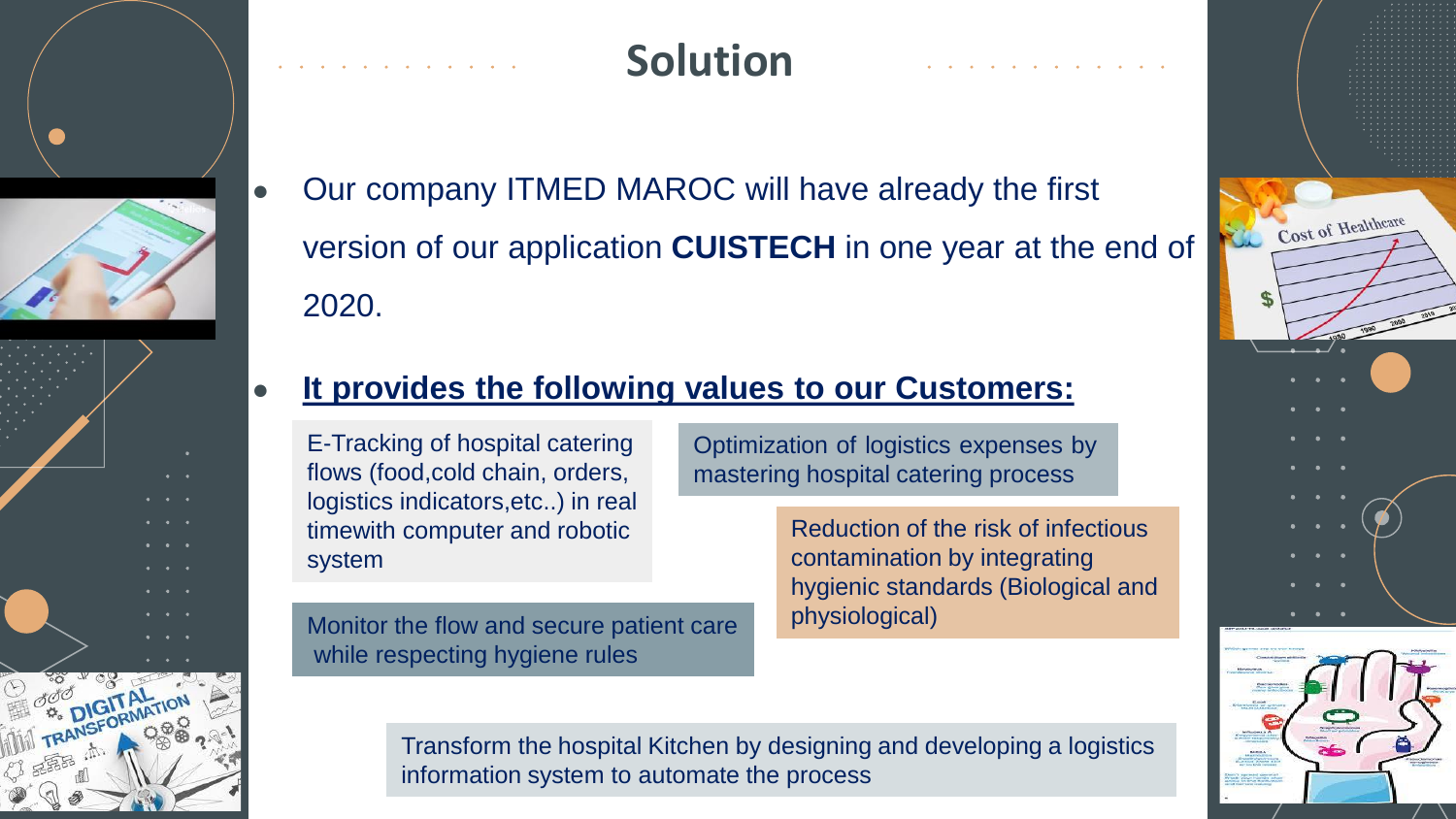

# **Customer Segments**

- **5 Public University Hospital Center**
- 2 Private University Hospital Center
- 149 Regional publics hospital
- 365 Clinics
- **EXECUTE:** Subconstracting to hospitals
- Any segment concerned by collective catering

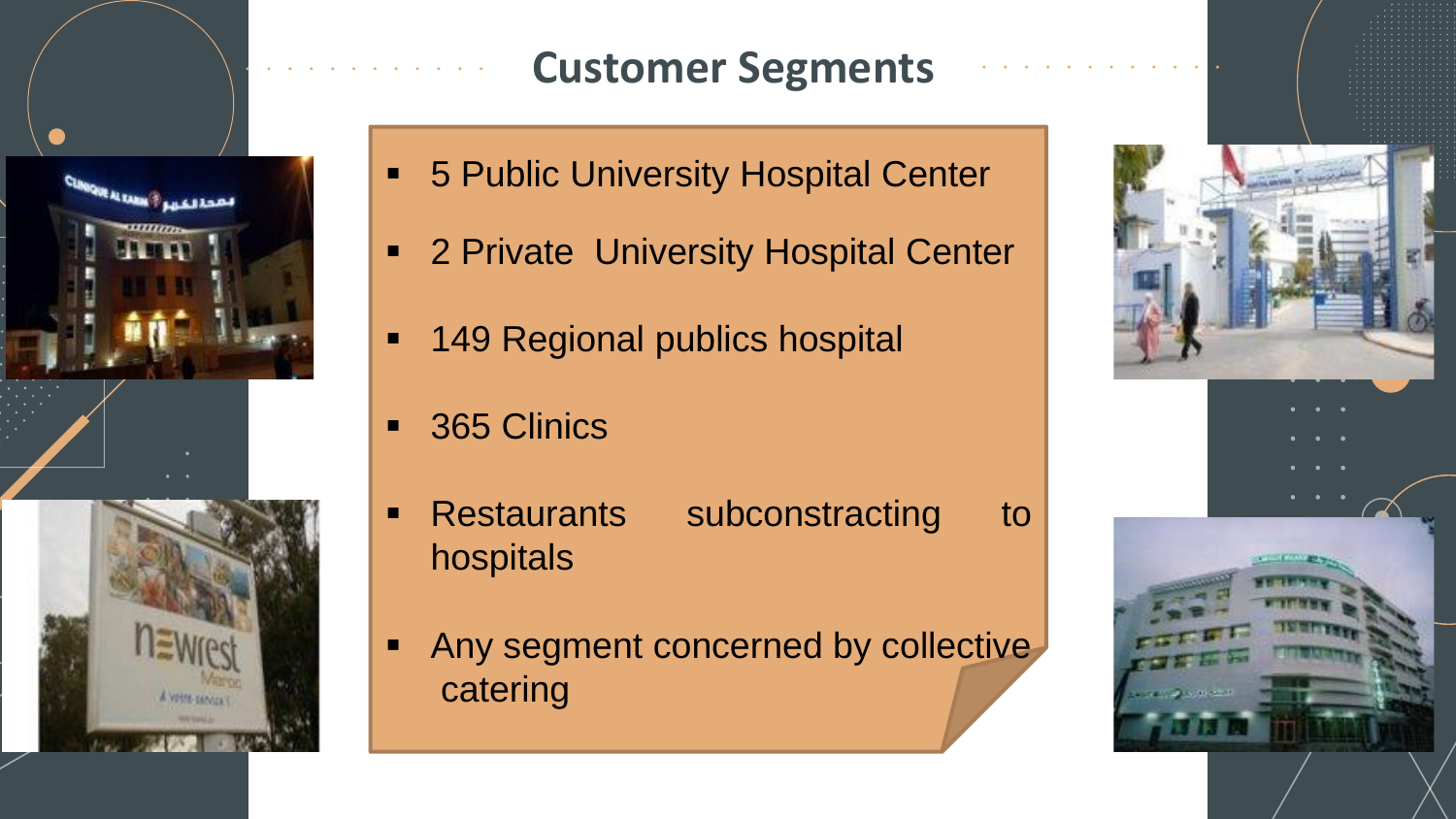#### **Customer Segments**

**Despite the current situation of "COVID-19"**

- **11 people interviewed**
- **aged between 30 and over**
	- **6 women and 5 men**
	- **Rabat / Kenitra / Rabat Casablanca / Marrakech**
		- **9 of them are for this solution**



Hundreds of Moroccan and African hospitals can use our app

**TAM University hospital Centers in MOROCCO (Private and Public)**

**SAM 90% People interviewed**

#### **SOM**

We don't have more information this zone market

**LAM University Hospital Center of BENGHRIR**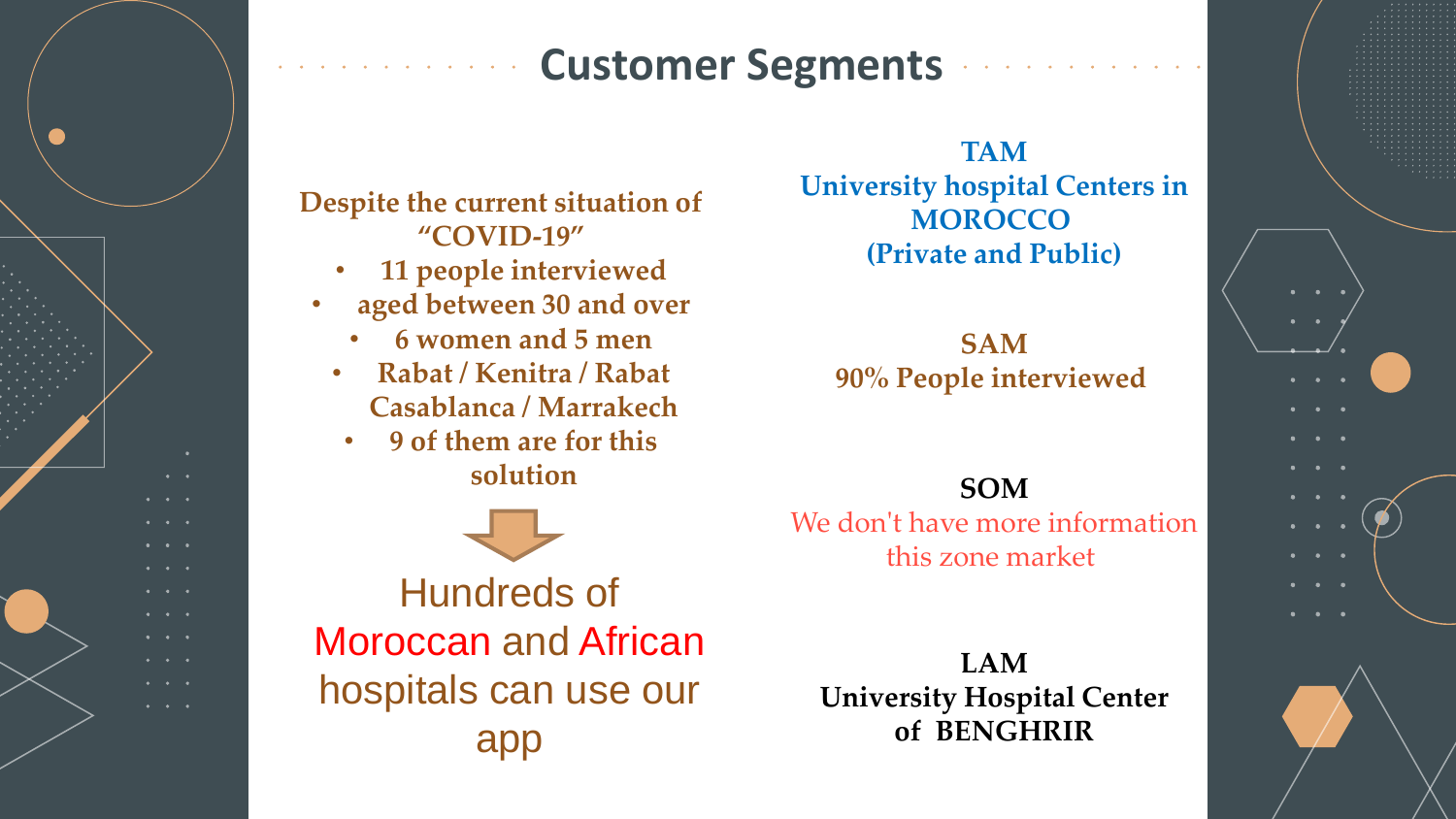

### **CARE University Hospital Center of BENGUERIR**

**Assisted living home (70 beds)**



**Patient Hotel (50 beds)**



**High performance sports center**



**Post acute suites and rehabilitation & disability center (120 beds)**



**Center for traditional eastern and oriental**



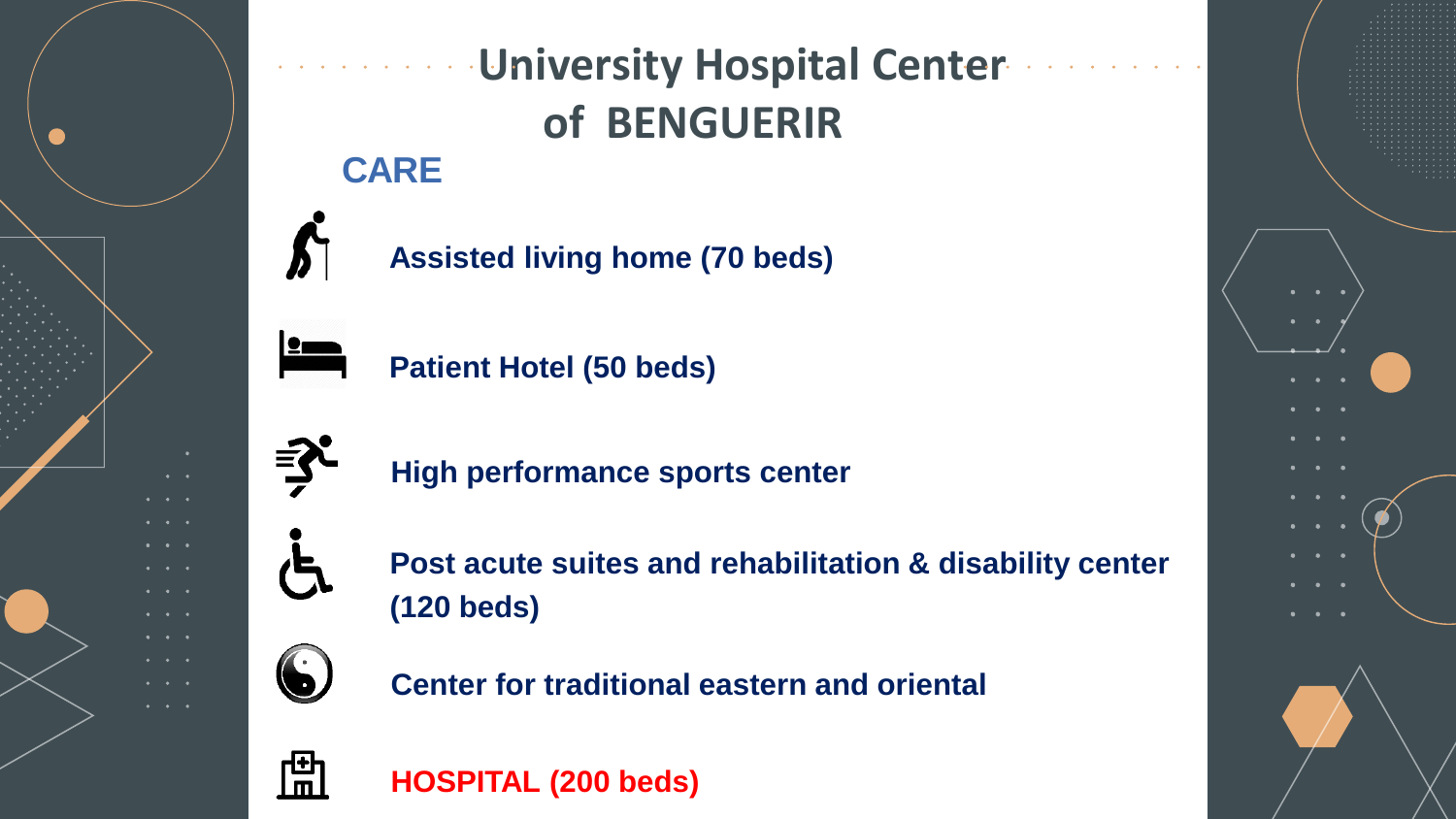

#### **Costs Structure**

- **OPEX (salaries, rent, etc) and capital expenses CAPEX (owned property and equipment).**
- **Unit Cost (costs 50 000,00 DH to produce a single unit of the application)**
- **Cost to Acquire Customer CAC (costs 11 200,00 DH to acquire a Customer 'z' for example the Marrakech university hospital)**

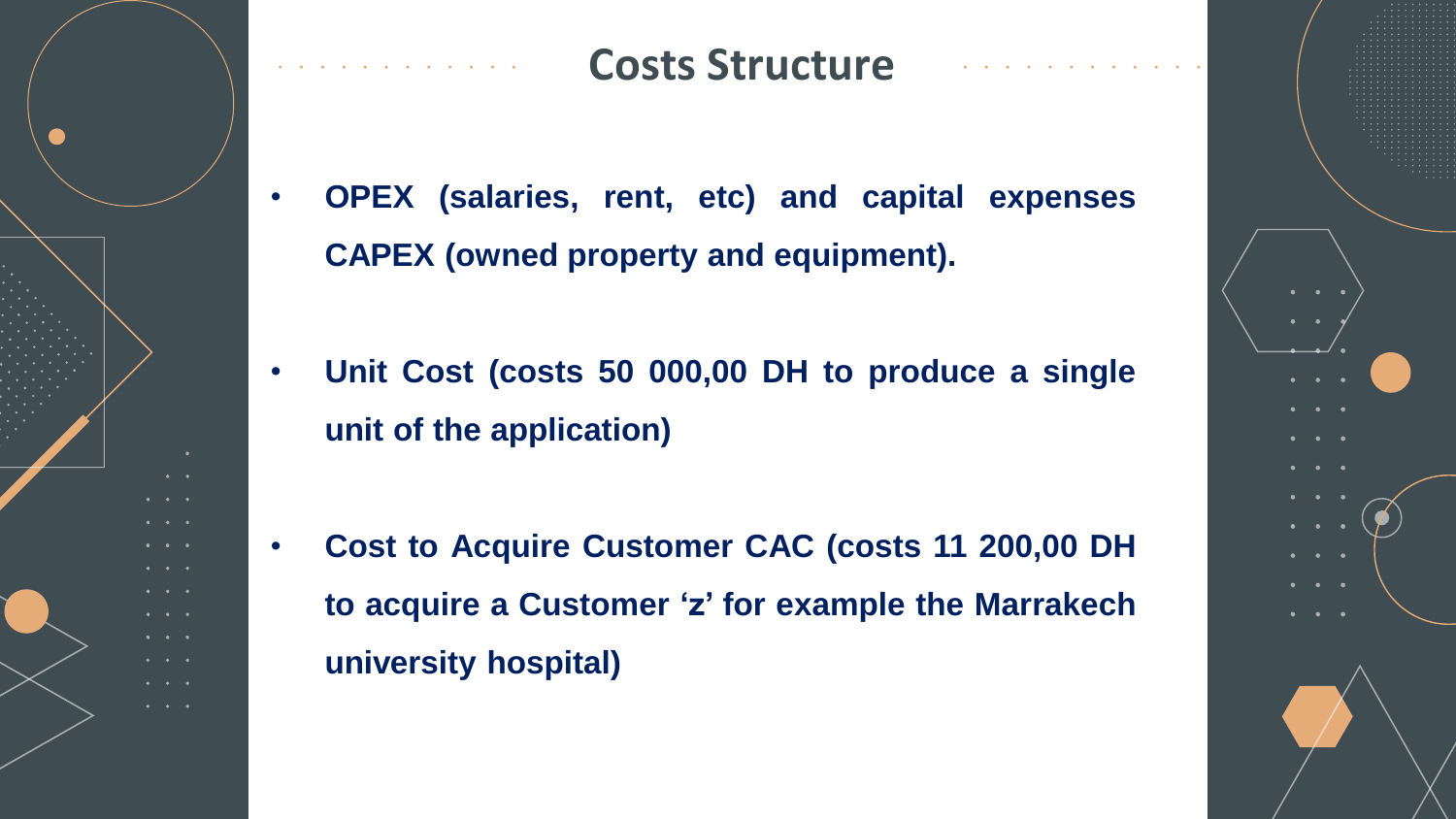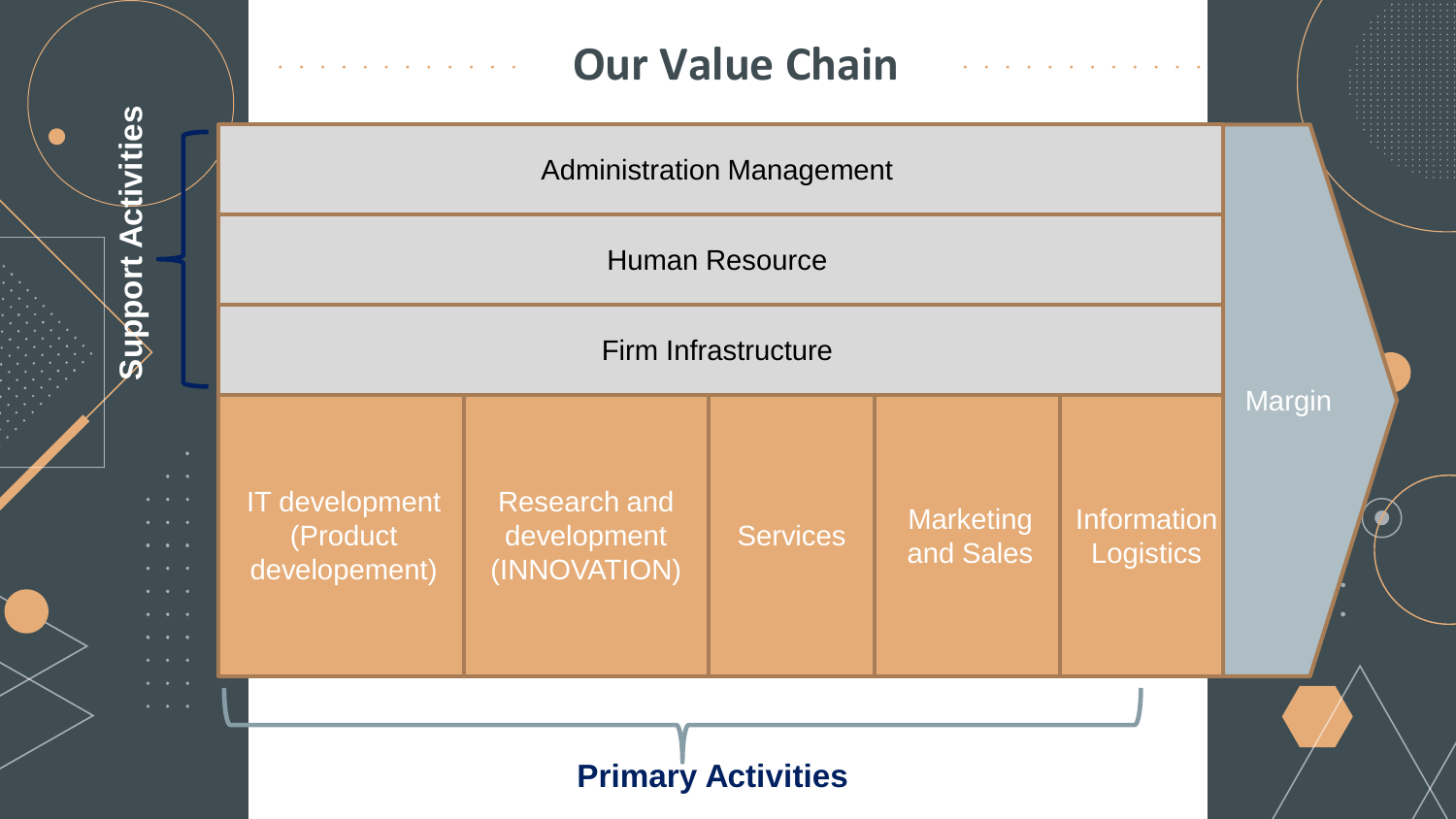

#### **Revenue Streams**

### REVENUE STREAM #1

### Sale of the application

# REVENUE STREAM #2

User training

REVENUE STREAM #3

Technical assistance

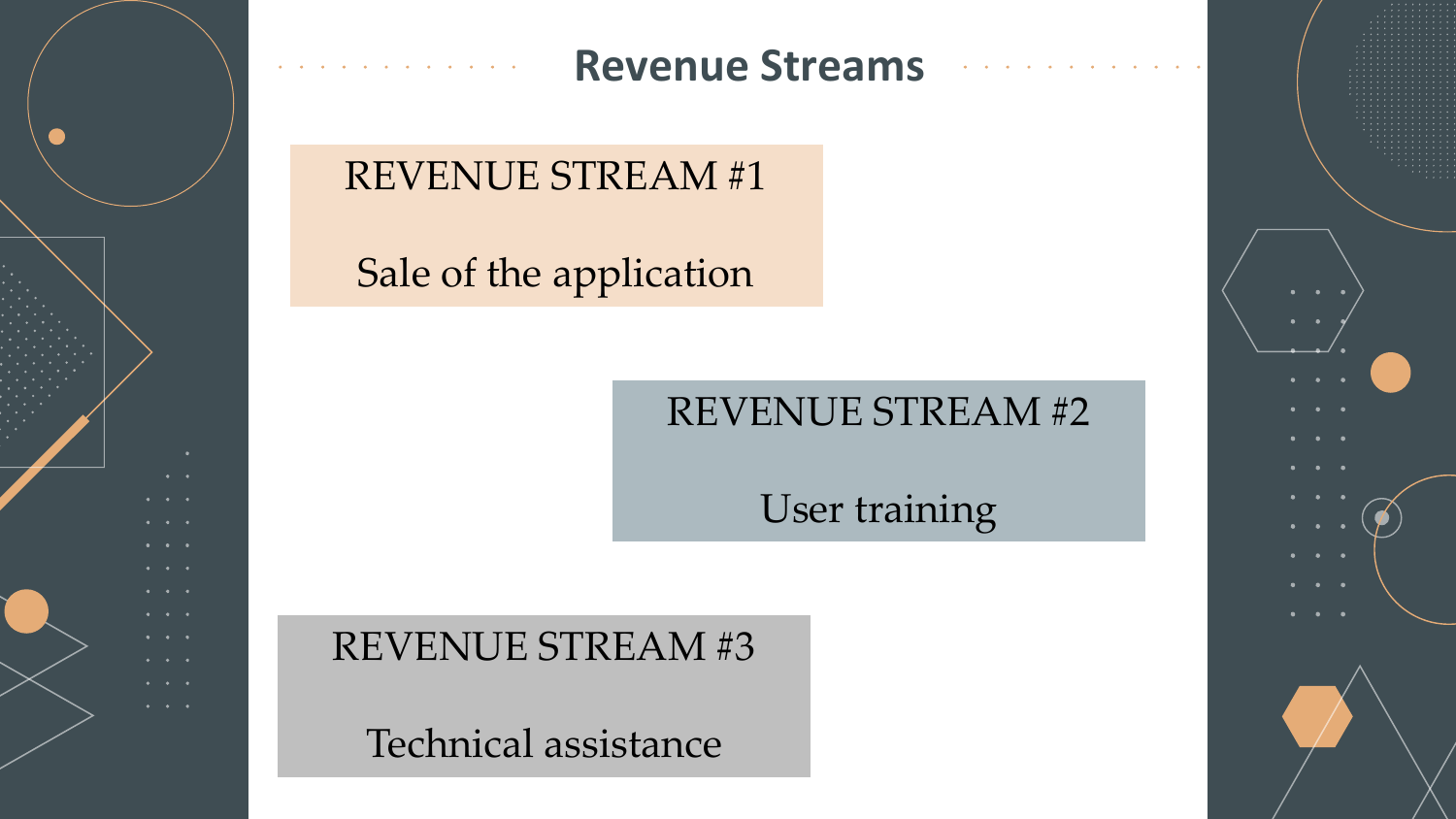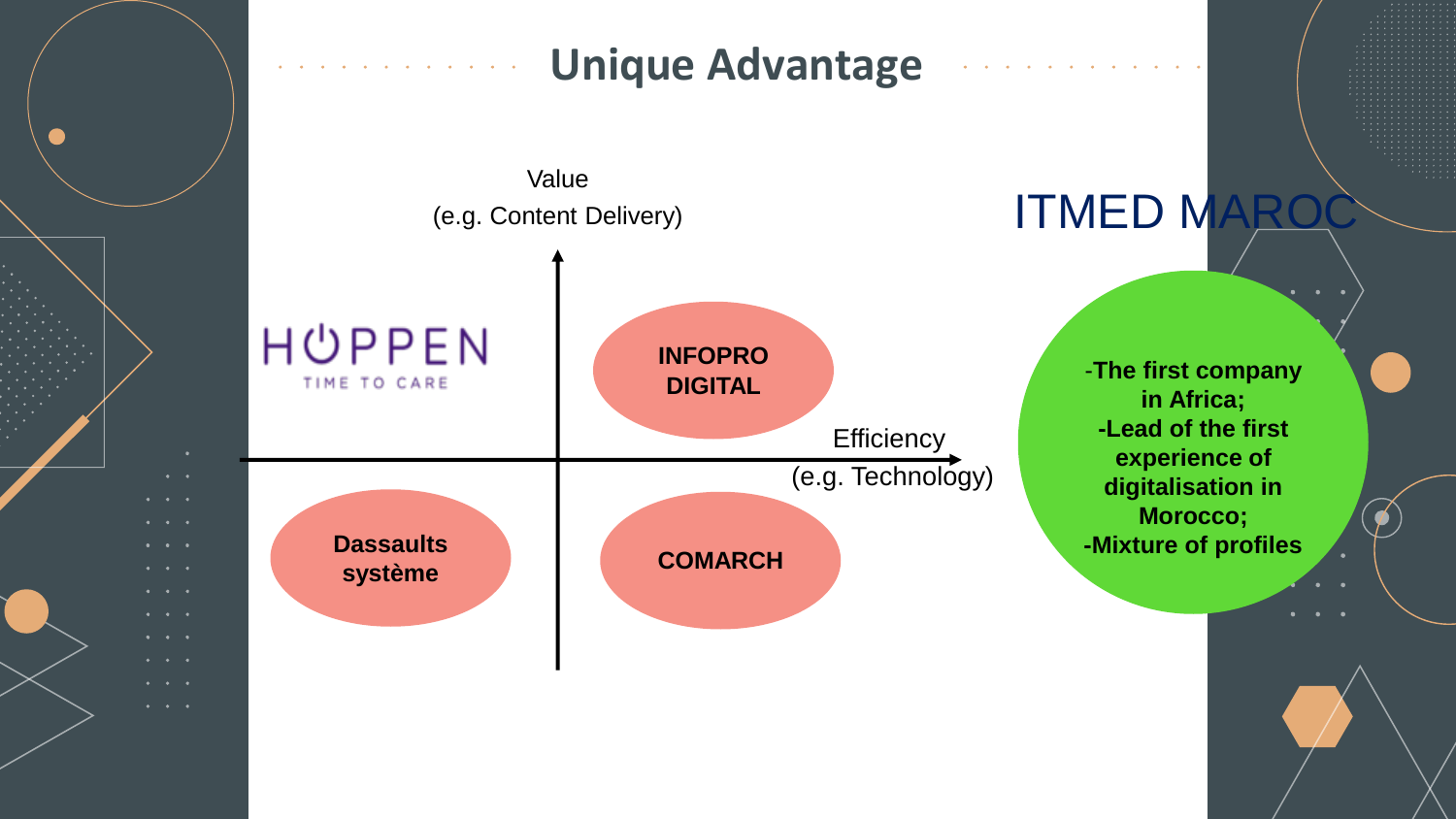

# **Our Team**

#### **Pr. Kawtar RETMI**

**Research and education fellow industrial logistics, hospital logistics, economics and management CIAM-UM6P**



**Dr Btissam ENNAFFAH Professor affiliate**

**CIAM-UM6P Director of laboralim**



 $\bullet$   $\bullet$ 

# **Pr. Fatima OUZAYD**

**Full Professor at ENSIAS-UM5-RABAT Industrial Engineering and operations Research Field HOSPITAL SUPPLY CHAIN**